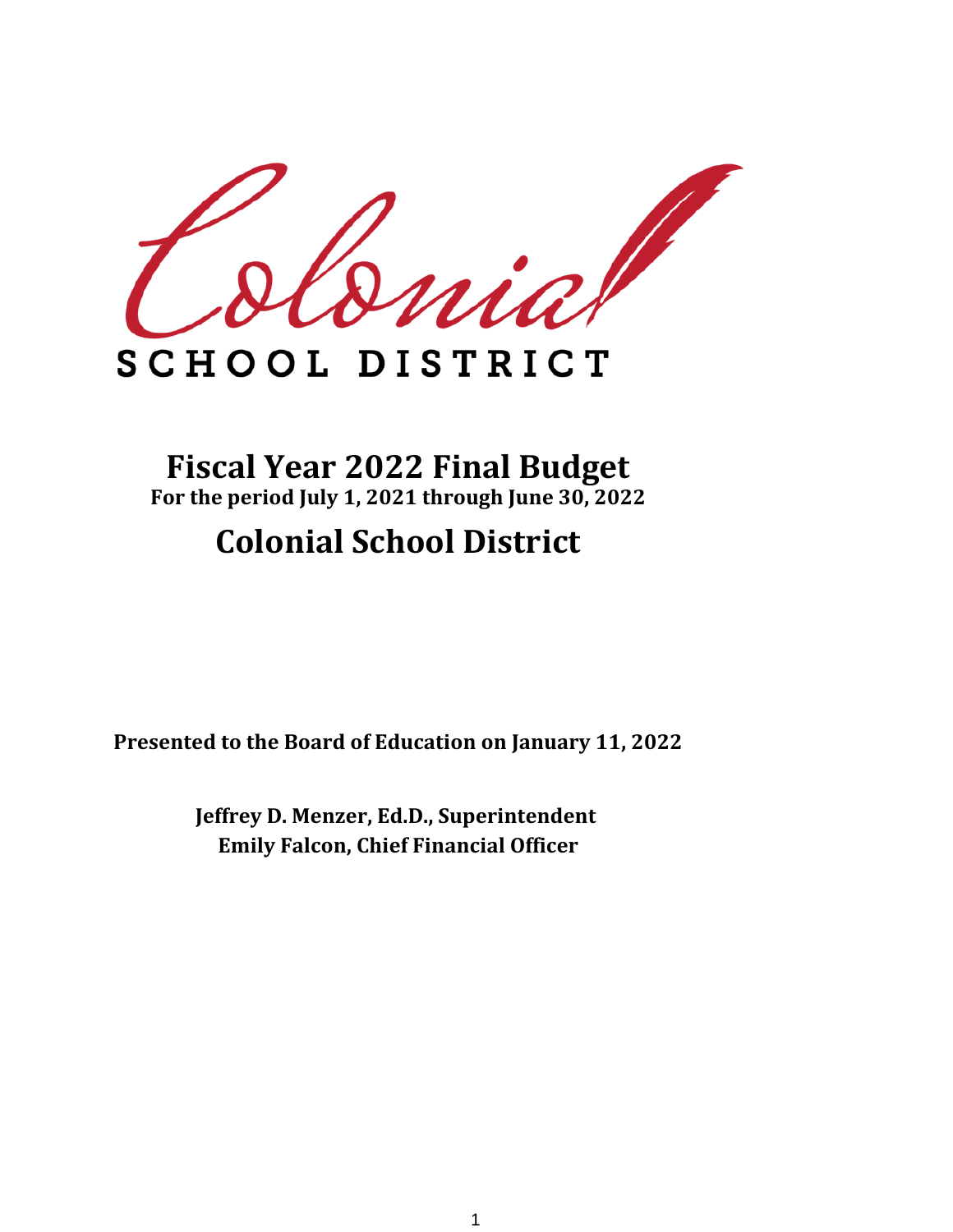

### **Members of the Board of Education 2021-2022**

Joseph T. Laws III

Richard Schiller

Lucy Kennedy

Leo B. Magee, Sr.

Ron Handy

Robin Crossan

Christopher Piecuch

Jeffrey D. Menzer, Ed.D., Executive Secretary

### **District Administration**

Jeffrey D. Menzer, Ed.D., Superintendent

Emily Falcon, Chief Financial Officer

Pete Leida, Ed.D., Deputy Superintendent

Elizabeth Fleetwood, Assistant Superintendent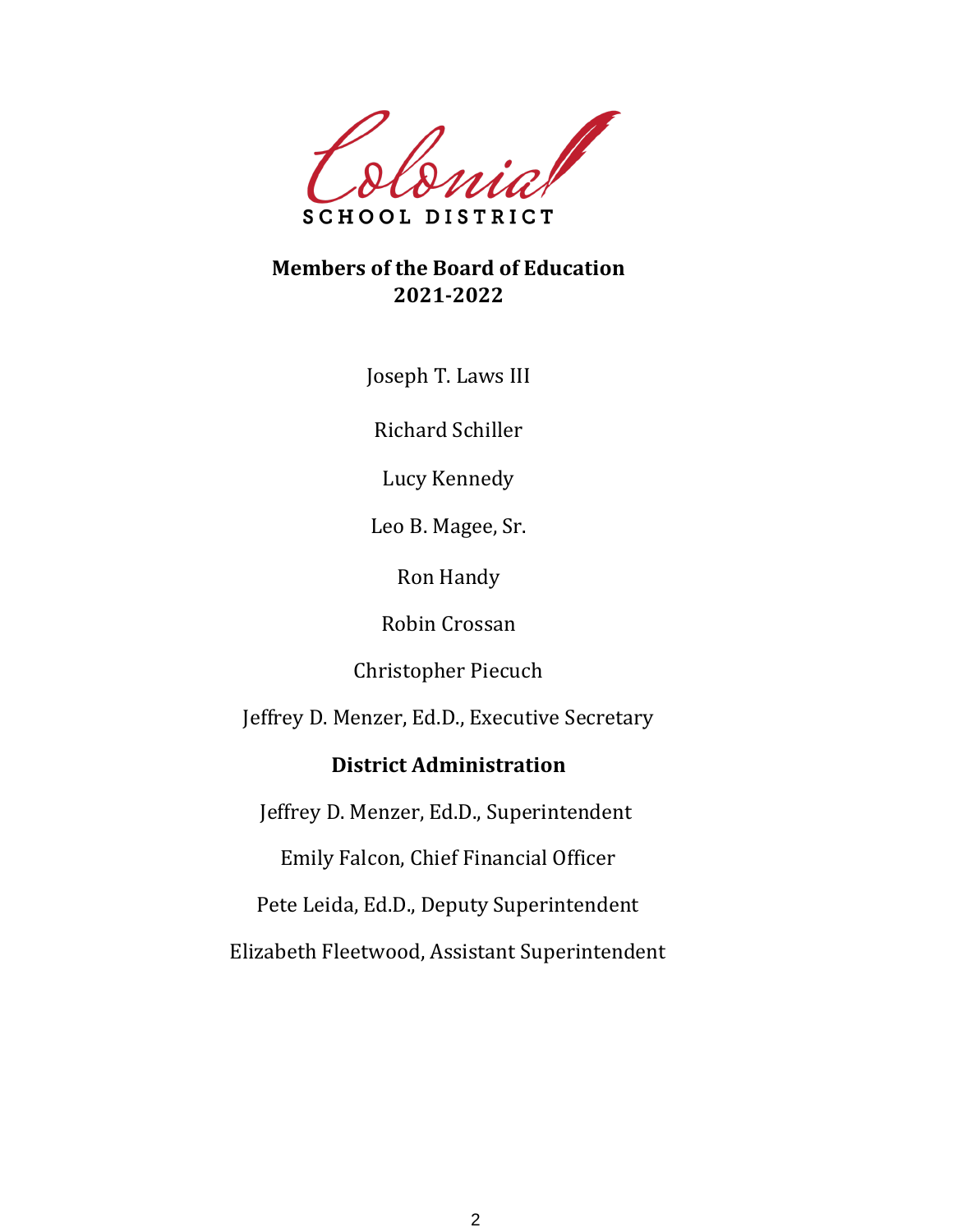#### **FINAL BUDGET - FISCAL YEAR ENDING JUNE 30, 2022**

### **TABLE OF CONTENTS**

| Item                           | <b>Page Number</b> |
|--------------------------------|--------------------|
| <b>Executive Summary</b>       | $\overline{4}$     |
| <b>Summary of Revenue</b>      | $5-6$              |
| <b>Summary of Expenditures</b> | $7 - 10$           |
| <b>Detailed Budgets</b>        |                    |
| General                        | 11                 |
| <b>Child Nutrition</b>         | 11                 |
| Transportation                 | 12                 |
| <b>Leach Special School</b>    | 13                 |
| Supplemental & One-time funds  | 14                 |
| <b>Property Tax Receipts</b>   | 15                 |
| <b>Enrollment Information</b>  | 16                 |
| <b>Position Information</b>    | $16 - 17$          |
| <b>Budget Reduction Plan</b>   | 18                 |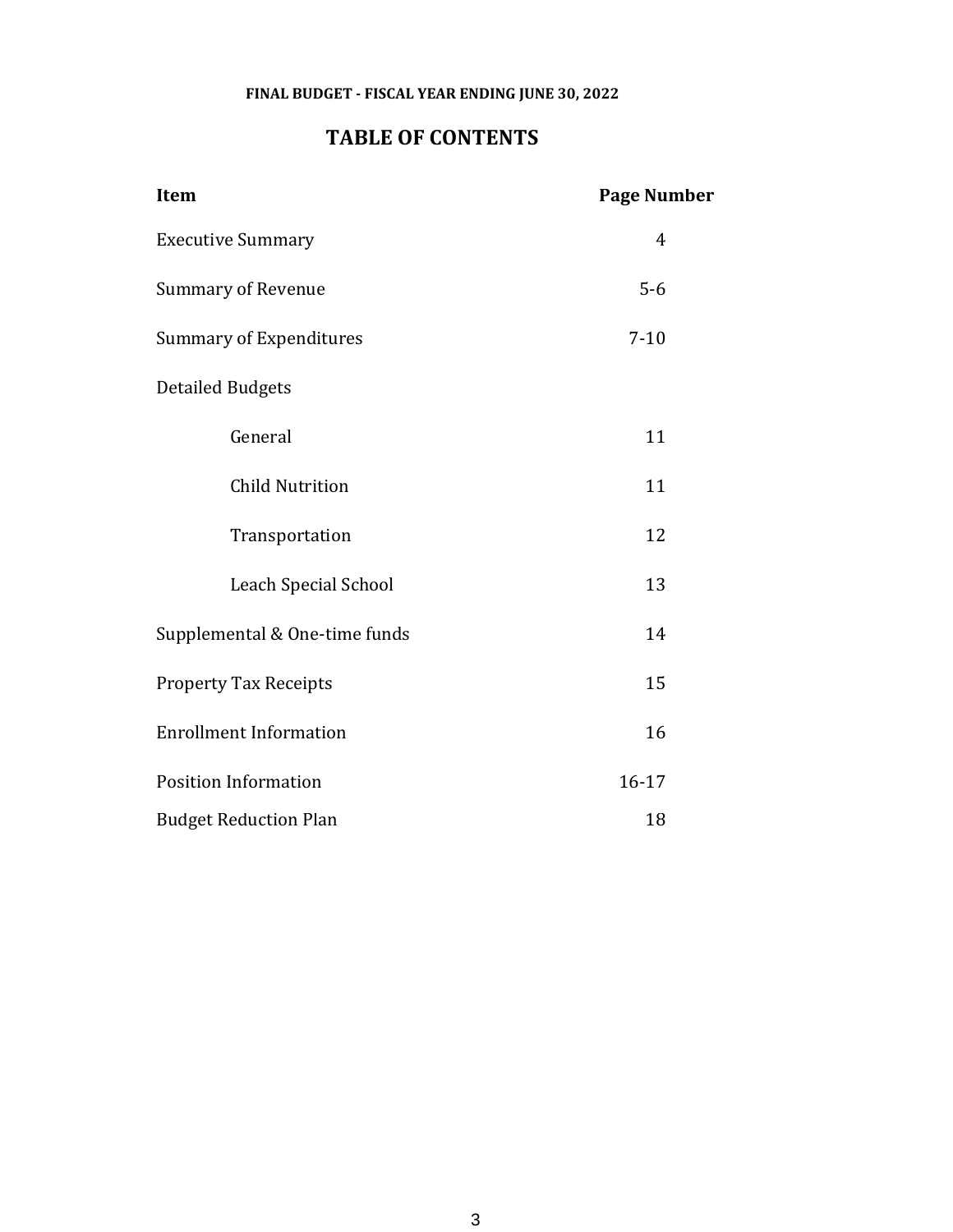#### **Executive Summary**

The Colonial School District is a school district located in New Castle County in the State of Delaware. We serve students from age 3 to 21. There are fifteen (15) schools located within the district. The enrollment as of September 30th was 9,531 students.

The Final Fiscal Year 2022 Budget represents the financial plan for the district for the 2021-2022 school year. The plan was developed through a review of the district's priorities and alignment to the vision of creating access and opportunity for every student while maintaining fiscal responsibility and sustainability.

The Final budget for FY 2022 is \$185.8 million. This is an increase of 2.6% over the FY 21 budget. The largest drivers of this increase are salary and other personnel related expenses. The pandemic has exacerbated an already shallow pool of job candidates across all employee groups. Recruitment and retention of staff has become a major focus over the last year and Colonial has invested in ensuring that we can stay competitive in an increasingly tight labor market. These pressures are also driving costs higher for contractual labor and substitutes, which is impacting several different budgets. We continue to preserve discretionary funds whenever possible.

Colonial will continue to utilize the federal funds available through the various stimulus and relief bills to maximize the benefit to the district and to taxpayers by addressing longstanding facility maintenance projects as well as investing in new curriculum and other supports for our students.

The State of Delaware budget for FY 2022 included a 1% salary increase for teachers and a \$500 increase for all other employee groups. Also included was a \$1,000 one-time bonus payment. As mentioned above, all collective bargaining unit contracts contained increases for FY 22 and funds to support these increases have been included.

The Colonial community approved an operating referendum in June 2017. The referendum increased the tax rate by \$.27 in FY 2018 and another \$.11 in FY 2019. There is no increase to the tax rate for operating funds in FY 2022. During a July 2021 meeting, Colonial's Board of Education approved a decrease to the overall tax rate that included a decrease in the debt service and an increase in the tuition rate.

The FY 22 budget requires Colonial to allocate reserve funds to balance the budget rather than being able to add to the reserve balance of this district. In other words, we are starting to deficit spend. This is the expected pattern of the budget cycle for school districts since our operating revenues stay largely stagnant between referenda due to a historical lack of reassessment. Despite this, Colonial maintains a healthy balance of reserve funds and absent any major decreases in state or federal funding levels, can maintain operations without the need for an operating referendum for several more years.

The Colonial School District has a citizen financial oversight committee consisting of residents of the district to oversee the budget and review financial reports and information prior to submission to the Board of Education. This budget was reviewed by that committee on January 4, 2022.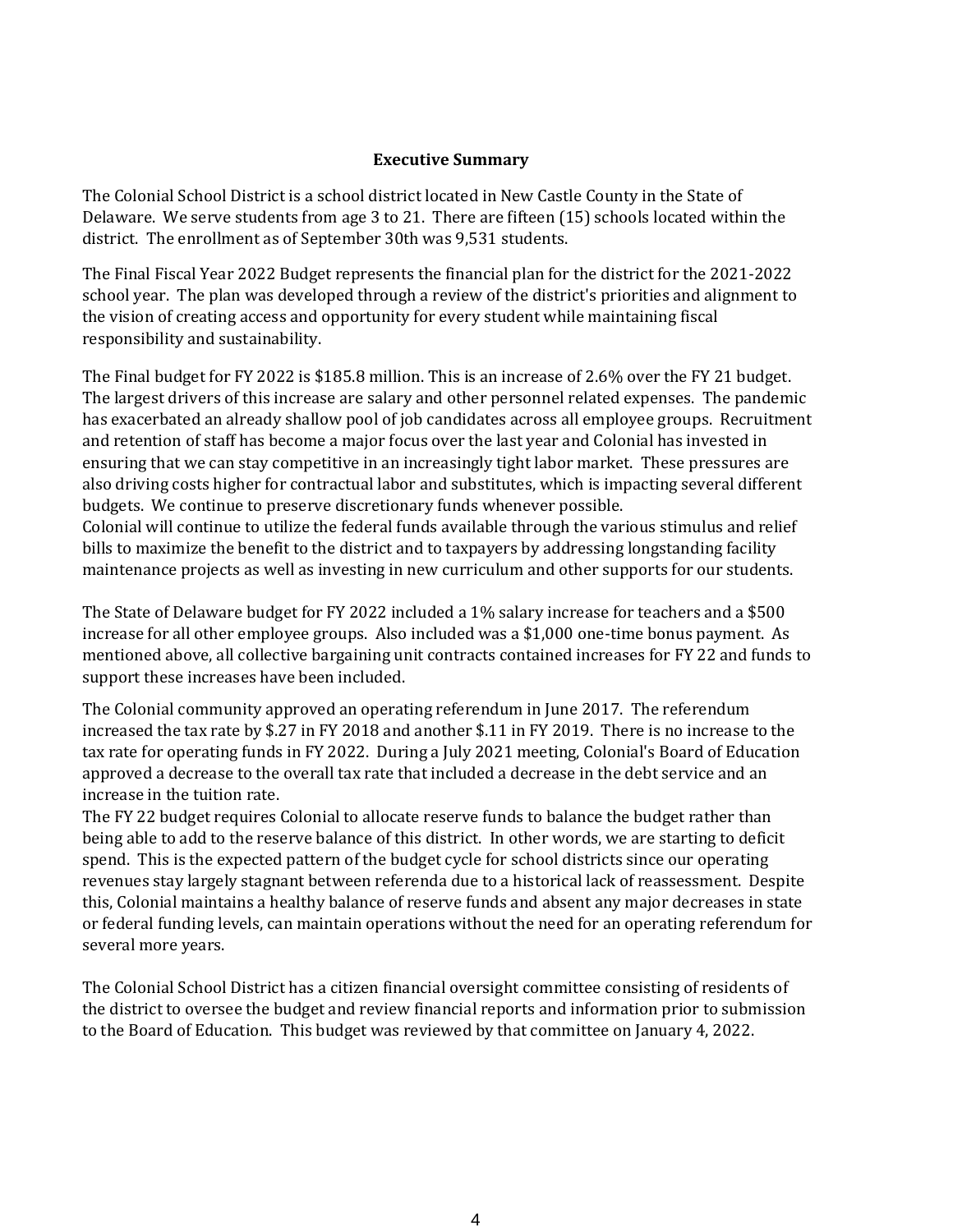|                                     | <b>BUDGET</b> | <b>PRELIM</b> | <b>FINAL</b>  | Change    |
|-------------------------------------|---------------|---------------|---------------|-----------|
|                                     | FY 2021       | FY 2022       | FY 2022       | from FY21 |
| <b>REVENUE</b>                      |               |               |               |           |
| <b>DISCRETIONARY STATE REVENUE</b>  |               |               |               |           |
| Division II Costs, AOC              | \$2,301,663   | \$2,222,769   | \$1,776,531   | $-23%$    |
| Division III Equalization           | \$5,136,540   | \$5,107,237   | \$5,069,453   | $-1%$     |
| <b>Educational Sustainment</b>      | \$1,889,164   | \$2,063,983   | \$1,876,348   | $-1%$     |
| <b>SUBTOTAL</b>                     | 9,327,367     | 9,393,988     | 8,722,332     | $-6%$     |
| <b>RESTRICTED STATE REVENUE</b>     |               |               |               |           |
| State formula salaries              | \$73,428,944  | \$75,420,954  | \$77,550,698  | 6%        |
| Cafeteria Salaries                  | \$2,957,665   | \$3,100,000   | \$2,507,130   | $-15%$    |
| Division II Costs, AOC - Voc        | \$0           | \$0           | \$0           |           |
| Division II Costs, Energy           | \$1,121,981   | \$1,366,920   | \$1,097,896   | $-2%$     |
| <b>State Transportation</b>         | \$5,630,651   | \$7,050,000   | \$6,259,629   | 11%       |
| Drivers Ed                          | \$0           | \$0           | \$0           |           |
| <b>Unique Alternative</b>           | \$790,000     | \$560,000     | \$359,440     | $-55%$    |
| <b>Related Services</b>             | \$570         | \$0           | \$0           | $-100%$   |
| Professional Development            | \$0           | \$0           | \$0           |           |
| <b>Technology Block Grant</b>       | \$0           | \$0           | \$0           |           |
| <b>Student Success Block Grant</b>  | \$697,290     | \$330,148     | \$330,148     | $-53%$    |
| <b>Opportunity Funding</b>          | \$2,158,648   | \$3,292,567   | \$3,292,567   | 53%       |
| <b>Other State Revenue</b>          | \$200,000     | \$345,512     | \$258,888     | 29%       |
| John G. Leach                       | \$8,444,325   | \$8,762,875   | \$4,203,499   | $-50%$    |
| ECAP (Pre-K State grant)            | \$287,600     | \$285,600     | \$309,400     | 8%        |
| Minor Capital Improvements          | \$845,554     | \$933,168     | \$933,168     | 10%       |
| <b>SUBTOTAL</b>                     | 96,563,228    | 101,447,744   | 97,102,463    | 1%        |
| <b>Operational Budget Reduction</b> | (1,938,690)   | (1,938,690)   | (1,925,570)   |           |
| <b>TOTAL STATE REVENUE</b>          | \$103,951,905 | \$110,841,732 | \$105,824,795 | 2%        |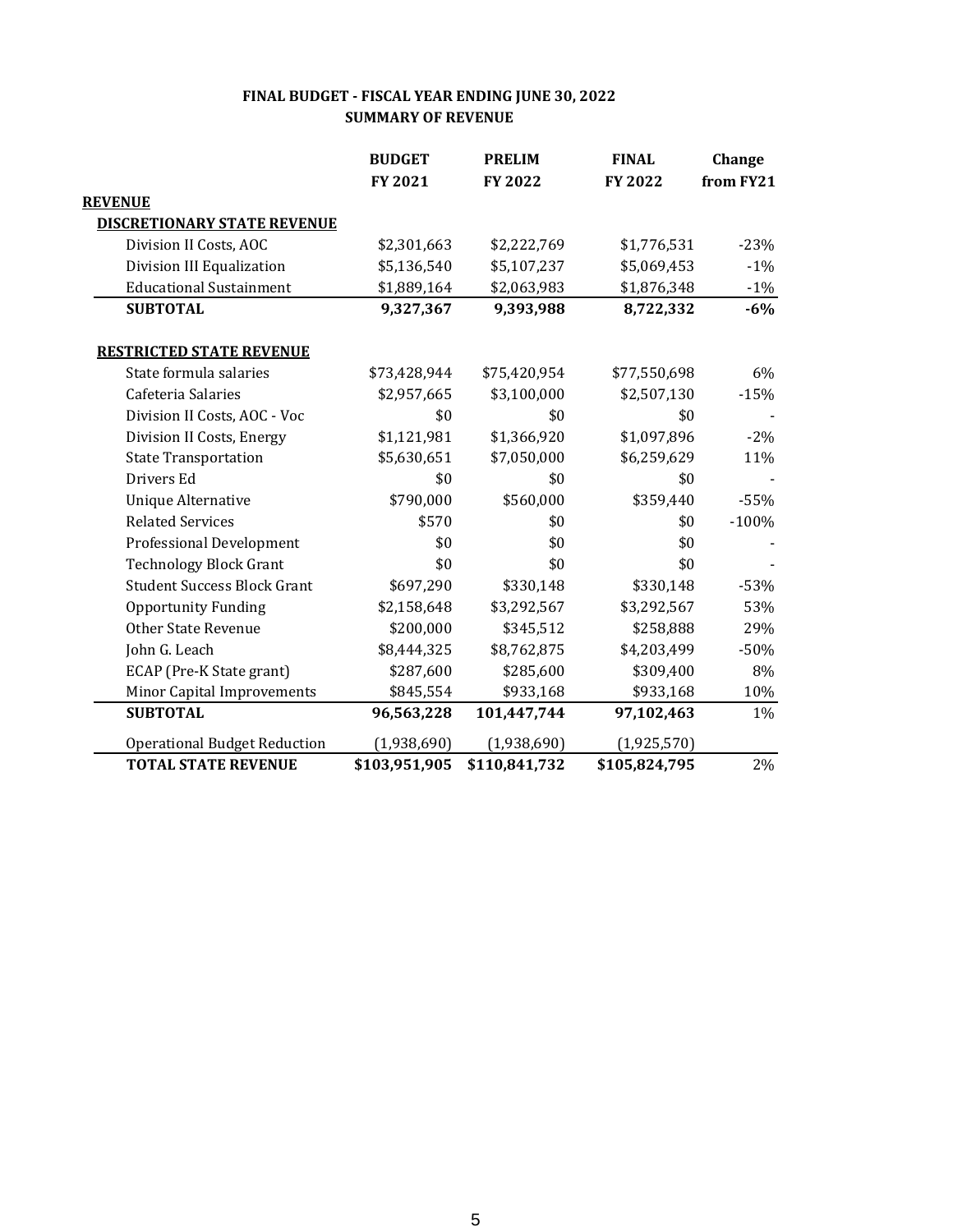| FINAL BUDGET - FISCAL YEAR ENDING JUNE 30, 2022 |
|-------------------------------------------------|
| <b>SUMMARY OF REVENUE</b>                       |

|                                     | <b>BUDGET</b> | <b>PRELIM</b> | <b>FINAL</b>  | Change    |
|-------------------------------------|---------------|---------------|---------------|-----------|
|                                     | FY 2021       | FY 2022       | FY 2022       | from FY21 |
| <b>DISCRETIONARY LOCAL REVENUE</b>  |               |               |               |           |
| <b>Current Expense Tax Receipts</b> | \$48,254,989  | \$48,557,940  | \$48,965,924  | 1%        |
| Interest                            | \$1,313,175   | \$820,000     | \$200,000     | $-85%$    |
| Athletics                           | \$0           | \$5,000       | \$11,000      |           |
| <b>Indirect Costs</b>               | \$255,000     | \$116,841     | \$303,604     | 19%       |
| <b>CSCRP</b>                        | \$36,750      | \$32,000      | \$38,425      | 5%        |
| <b>Building Rental</b>              | \$0           | \$5,000       | \$2,000       |           |
| Charter (Reduction)                 | (6, 156, 916) | (6,200,000)   | (6,795,755)   | 10%       |
| Choice (Reduction)                  | (1,013,942)   | (1,050,000)   | (1,421,704)   | 40%       |
| Reserve funds                       | (542, 493)    | (1, 307, 585) | 3,623,698     | $-768%$   |
| <b>SUBTOTAL</b>                     | 42,146,563    | 40,979,196    | 44,927,193    | 7%        |
| <b>RESTRICTED LOCAL REVENUE</b>     |               |               |               |           |
| Debt Service Tax Receipts           | \$4,384,546   | \$3,702,830   | \$3,702,830   | $-16%$    |
| Tuition Receipts (excl. Leach)      | \$6,498,629   | \$6,728,774   | \$6,728,774   | 4%        |
| John G. Leach (tuition revenue)     | \$4,750,000   | \$4,750,000   | \$4,750,000   | $0\%$     |
| Match Tax Receipts                  | \$2,261,821   | \$2,462,382   | \$2,462,382   | 9%        |
| Technology Maintenance Match        | \$459,621     | \$469,025     | \$469,025     | 2%        |
| Cafeteria                           | \$4,529,130   | \$5,550,000   | \$5,554,758   | 23%       |
| Donations                           | \$25,000      | \$30,000      | \$20,000      | $-20%$    |
| E3 Grant                            | \$2,080,000   | \$2,000,000   | \$1,500,000   | $-28%$    |
| Other Local Revenue                 | \$500,000     | \$220,000     | \$250,000     | $-50%$    |
| <b>Restricted Reserve funds</b>     | \$0           | \$0           | \$846,283     | new       |
| <b>SUBTOTAL</b>                     | \$25,488,747  | \$25,913,011  | \$26,284,052  | 3%        |
| <b>TOTAL LOCAL REVENUE</b>          | \$67,635,310  | \$66,892,207  | \$71,211,245  | 5%        |
| <b>FEDERAL REVENUE</b>              |               |               |               |           |
| IDEA Part B (611)                   | \$2,765,003   | \$2,799,752   | \$2,799,752   | 1%        |
| IDEA Pre-K (619)                    | \$119,889     | \$120,079     | \$120,079     | $0\%$     |
| Title I                             | \$4,173,514   | \$3,958,086   | \$3,958,086   | $-5%$     |
| Title II                            | \$737,282     | \$711,986     | \$711,986     | $-3%$     |
| Title III                           | \$106,766     | \$108,020     | \$108,020     | 1%        |
| Perkins                             | \$260,235     | \$252,670     | \$252,670     | $-3%$     |
| Title IV                            | \$474,835     | \$459,218     | \$459,218     | $-3%$     |
| <b>Other Federal Funds</b>          | \$367,716     | \$399,021     | \$440,021     | 20%       |
| <b>TOTAL FEDERAL REVENUE</b>        | \$9,005,240   | \$8,808,832   | \$8,849,832   | $-2%$     |
| <b>TOTAL REVENUE</b>                | \$180,592,455 | \$186,542,771 | \$185,885,871 | 2.9%      |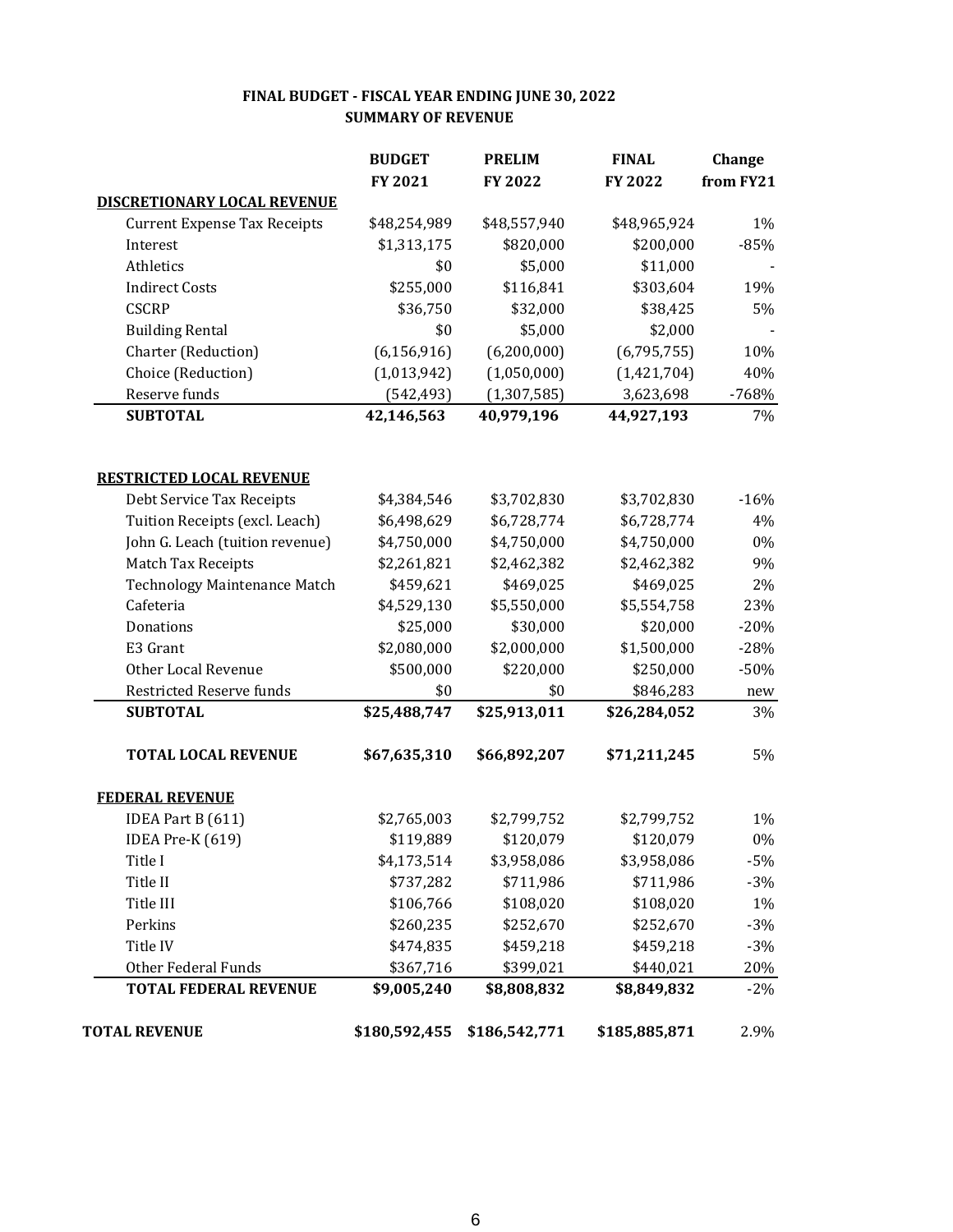| <b>Operating</b><br>Unit | Program<br>Code |                                    | <b>FINAL FY</b><br>2021 | PRELIM FY<br>2022 | <b>FINAL FY</b> | Change<br>2022 from FY21 |
|--------------------------|-----------------|------------------------------------|-------------------------|-------------------|-----------------|--------------------------|
|                          |                 | DISCRETIONARY SCHOOL BUDGETS       |                         |                   |                 |                          |
| 9340410A                 | 95437           | Carrie Downie Library              | 2,790                   | 2,651             | 2,700           | $-3%$                    |
| 9340410A                 | 99999           | Carrie Downie Elementary           | 45,326                  | 43,060            | 43,060          | $-5%$                    |
| 9340412A                 | 95437           | Castle Hills Library               | 4,215                   | 4,004             | 3,615           | $-14%$                   |
| 9340412A                 | 99999           | <b>Castle Hills Elementary</b>     | 67,616                  | 64,235            | 64,235          | $-5%$                    |
| 9340418A                 | 95437           | Pleasantville Library              | 2,895                   | 2,750             | 3,233           | 12%                      |
| 9340418A                 | 99999           | Pleasantville Elementary           | 46,458                  | 44,135            | 44,135          | $-5%$                    |
| 9340420A                 | 95437           | Wilmington Manor Library           | 2,340                   | 2,223             | 2,223           | $-5%$                    |
| 9340420A                 | 99999           | <b>Wilmington Manor Elementary</b> | 39,026                  | 37,075            | 37,075          | $-5%$                    |
| 9340420A                 | 95021           | Virtual Academy @ Wilm Manor       | na                      | 33,272            | 33,272          | new                      |
| 9340422A                 | 95437           | Wilbur Library                     | 8,715                   | 8,279             | 8,190           | $-6%$                    |
| 9340422A                 | 99999           | Wilbur Elementary                  | 139,976                 | 132,977           | 132,977         | $-5%$                    |
| 9340427A                 | 95437           | Southern Library                   | 6,180                   | 5,871             | 5,573           | $-10%$                   |
| 9340427A                 | 99999           | Southern Elementary                | 101,262                 | 96,199            | 96,199          | $-5%$                    |
| 9340432A                 | 95437           | New Castle Library                 | 3,713                   | 3,527             | 3,090           | $-17%$                   |
| 9340432A                 | 99999           | New Castle Elementary              | 60,230                  | 57,219            | 57,219          | $-5%$                    |
| 9340456A                 | 95437           | Eisenberg Library                  | 3,503                   | 3,328             | 2,993           | $-15%$                   |
| 9340456A                 | 99999           | <b>Eisenberg Elementary</b>        | 56,796                  | 53,956            | 53,956          | $-5%$                    |
| 9340470A                 | 95437           | <b>Gunning Bedford Library</b>     | 8,018                   | 7,617             | 8,730           | 9%                       |
| 9340470A                 | 99999           | <b>Gunning Bedford Middle</b>      | 137,972                 | 131,073           | 131,073         | $-5%$                    |
| 9340474A                 | 95437           | George Read Library                | 5,685                   | 5,401             | 5,122           | $-10%$                   |
| 9340474A                 | 99999           | George Read Middle                 | 101,794                 | 96,704            | 96,704          | $-5%$                    |
| 9340476A                 | 95437           | McCullough Library                 | 5,708                   | 5,423             | 5,213           | $-9%$                    |
| 9340476A                 | 99999           | McCullough Middle                  | 103,058                 | 97,905            | 97,905          | $-5%$                    |
| 9340490A                 | 95048           | William Penn - ROTC                | 5,000                   | 4,750             | 4,750           | $-5%$                    |
| 9340490A                 | 95073           | William Penn - Music Choir         | 24,795                  | 23,555            | 23,555          | $-5%$                    |
| 9340490A                 | 95437           | William Penn - Library             | 17,228                  | 16,367            | 17,228          | $0\%$                    |
| 9340490A                 | 95602           | William Penn - Athletics           | 155,000                 | 147,250           | 147,250         | $-5%$                    |
| 9340490A                 | 99999           | William Penn High School           | 303,416                 | 267,415           | 267,415         | $-12%$                   |
| 9340490A                 | 95021           | <b>WPHS Virtual</b>                |                         | 21,927            | 21,927          | new                      |
|                          |                 | <b>SUBTOTAL</b>                    | 1,466,410               | 1,427,458         | 1,420,616       | $-3%$                    |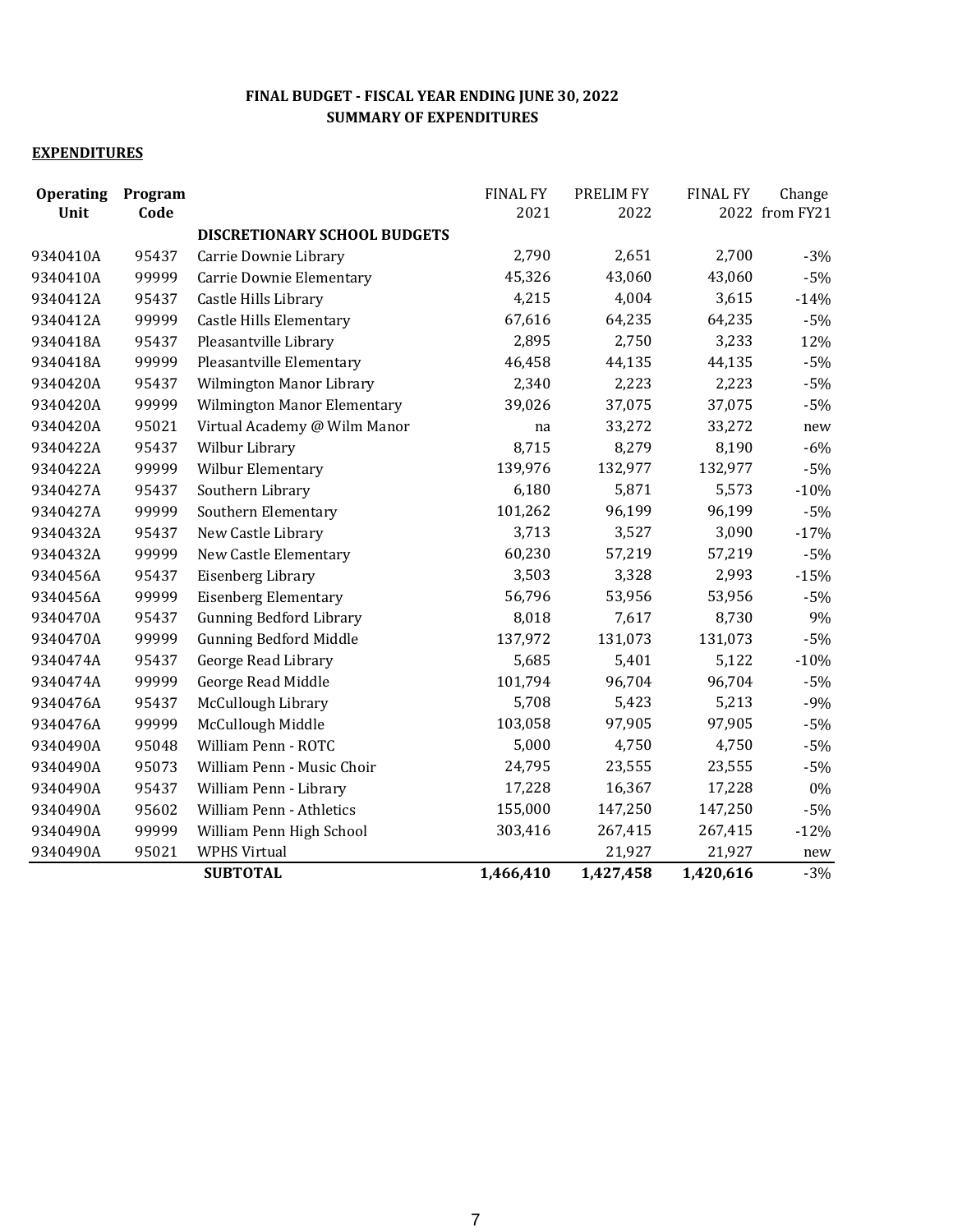| <b>Operating</b><br>Unit | Program<br>Code |                                                | <b>FINAL FY</b><br>2021 | PRELIM FY<br>2022 | <b>FINAL FY</b> | Change<br>2022 from FY21 |
|--------------------------|-----------------|------------------------------------------------|-------------------------|-------------------|-----------------|--------------------------|
|                          |                 | <b>DISCRETIONARY STATE &amp; LOCAL BUDGETS</b> |                         |                   |                 |                          |
| 99900000                 | 99999           | <b>Board of Education</b>                      | 31,000                  | 29,450            | 31,000          | 0%                       |
| 99900100                 | 99999           | Legal                                          | 110,000                 | 104,500           | 110,000         | 0%                       |
| 99900300                 | 95228           | Substitutes & Homebound                        | 675,000                 | 641,250           | 900,000         | 33%                      |
| 99900300                 | 95494           | Employee(s) of the Year                        | 12,500                  | 11,875            | 13,831          | 11%                      |
| 99900300                 | 99999           | <b>General District Expenses</b>               | 1,029,219               | 977,758           | 1,075,349       | 4%                       |
| 99910000                 | 95052           | Marketing                                      | 60,600                  | 82,570            | 82,570          | 36%                      |
| 99910000                 | 99999           | <b>Public Communications</b>                   | 20,200                  | 19,190            | 19,190          | $-5%$                    |
| 99910010                 | 95411           | Copy Center                                    | 235,000                 | 223,250           | 245,000         | 4%                       |
| 99910010                 | 99999           | District Administration                        | 250,500                 | 237,975           | 250,500         | 0%                       |
| 99910010                 | 95405           | <b>District Choice</b>                         | 4,000                   | 3,800             | 2,500           | $-38%$                   |
| 99910100                 | 99999           | Superintendent                                 | 16,200                  | 41,040            | 41,040          | 153%                     |
| 99970600                 | 95060           | Preschool Expansion                            | 121,500                 | 115,425           | 115,425         | $-5%$                    |
| 99970675                 | 95430           | <b>Elementary Wellness</b>                     | 85,000                  | 85,000            | 195,000         | 129%                     |
| 99920000                 | 99999           | Curriculum/Instruction                         | 112,500                 | 106,875           | 112,500         | 0%                       |
| 99920000                 | 95435           | Common Core/Curriculum                         | 225,000                 | 213,750           | 225,000         | 0%                       |
| 99920000                 | 90850           | Music/Art Curriculum                           | 40,500                  | 38,475            | 40,500          | 0%                       |
| 99920100                 | 99999           | Discipline Programs                            | 166,500                 | 158,175           | 200,000         | 20%                      |
| 99920110                 | 99519           | Security/Constables                            | 595,000                 | 565,250           | 795,000         | 34%                      |
| 99920700                 | 99999           | Middle school Athletics                        | 54,000                  | 51,300            | 51,300          | $-5%$                    |
| 99930300                 | 99999           | <b>Student Services</b>                        | 18,000                  | 17,100            | 18,000          | 0%                       |
| 99930400                 | 99999           | <b>Behavioral Health</b>                       | 18,000                  | 17,100            | 29,000          | 61%                      |
| 99940000                 | 99999           | <b>Business Office</b>                         | 38,070                  | 36,167            | 38,070          | 0%                       |
| 99940400                 | 99999           | Local Salaries & Benefits                      | 39,042,279              | 39,432,702        | 44,207,262      | 13%                      |
| 99950000                 | 99999           | Personnel                                      | 41,400                  | 39,330            | 41,400          | 0%                       |
| 99950000                 | 95459           | Recruiting                                     |                         |                   | 15,000          | new                      |
| 99940050                 | 99999           | <b>Facilities Maintenance</b>                  | 1,100,000               | 1,045,000         | 1,100,000       | 0%                       |
| 99960200                 | 99531           | <b>Custodial Services</b>                      | 500,000                 | 475,000           | 525,000         | 5%                       |
| 99970680                 | 99999           | School Supervision                             | 54,000                  | 51,300            | 51,300          | $-5%$                    |
| 99970680                 | 95488           | <b>Visiting Teachers</b>                       | 3,600                   | 3,420             | 3,420           | $-5%$                    |
|                          |                 | SUBTOTAL - DISCRETIONARY                       | 44,686,568              | 44,824,027        | 50,534,157      | 13%                      |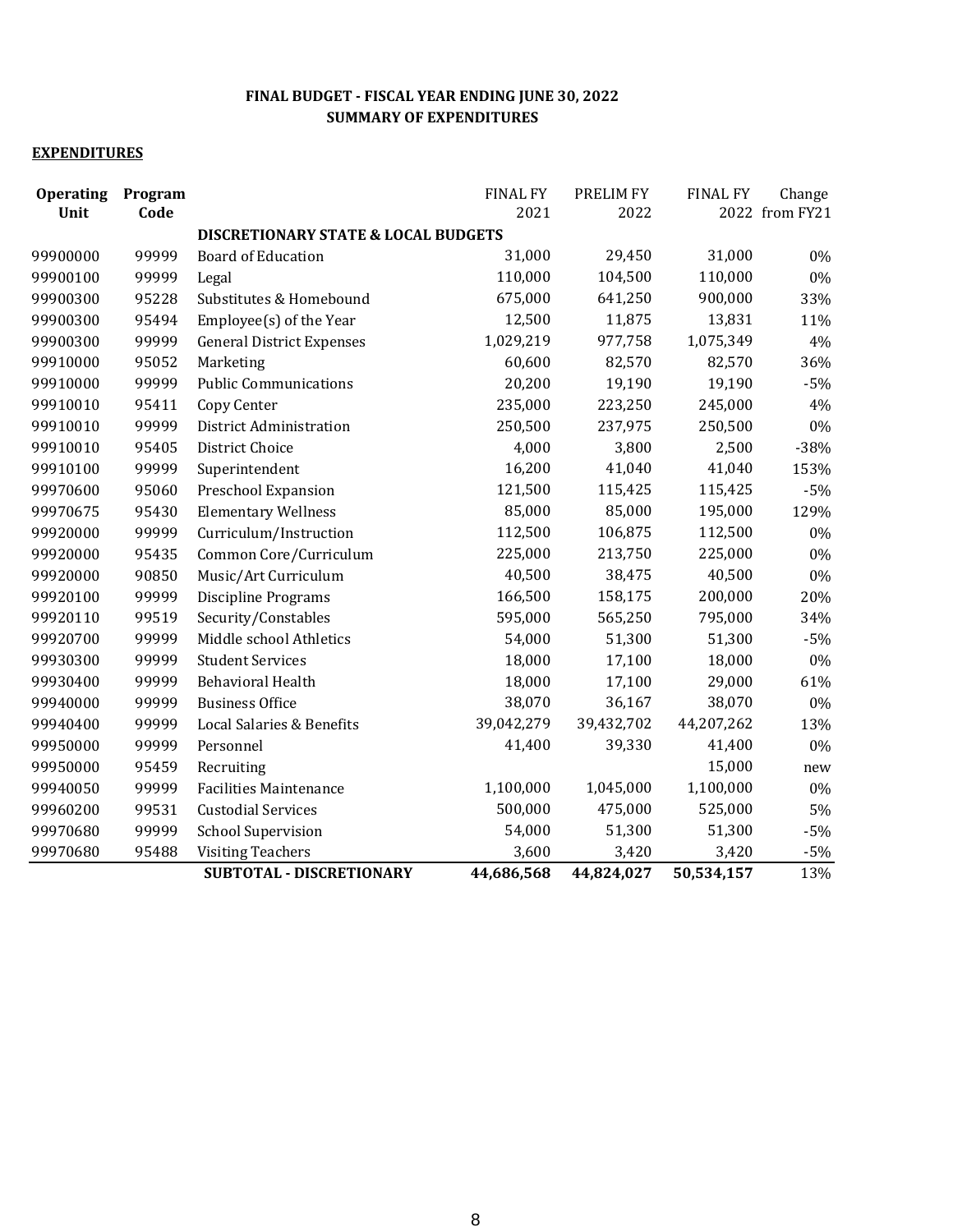| <b>Operating</b><br>Unit | Program<br>Code |                                          | <b>FINAL FY</b><br>2021 | PRELIM FY<br>2022 | <b>FINAL FY</b> | Change<br>2022 from FY21 |
|--------------------------|-----------------|------------------------------------------|-------------------------|-------------------|-----------------|--------------------------|
|                          |                 | RESTRICTED FUNDING WITH LOCAL INVESTMENT |                         |                   |                 |                          |
| 99940810                 | 99999           | Tech Equipment & Repair                  | 1,875,000               | 2,062,500         | 2,062,500       | 10%                      |
| 99960200                 | 95419           | Energy/Utilities                         | 1,075,000               | 1,896,000         | 1,495,000       | 39%                      |
| 99960400                 | 99999           | Transportation                           | 7,620,345               | 8,400,000         | 7,954,381       | 4%                       |
|                          |                 | SUBTOTAL - RESTRICTED/LOCAL              | 10,570,345              | 12,358,500        | 11,511,881      | 9%                       |
|                          |                 | <b>OTHER RESTRICTED BUDGETS</b>          |                         |                   |                 |                          |
| 99920200                 | 99999           | <b>Extra Time</b>                        | 270,000                 | 270,000           | 270,000         | $0\%$                    |
| 99920500                 | 99999           | <b>Professional Development</b>          | 116,171                 | 110,362           | 110,362         | $-5%$                    |
| 99920800                 | 99999           | <b>Drivers Education</b>                 | 25,172                  | 25,172            | 28,000          | 11%                      |
| 99921000                 | 95512           | <b>Opportunity Funds Personnel</b>       | 1,202,487               | 1,456,000         | 1,456,000       | 21%                      |
| 99921000                 | 99999           | <b>Opportunity Funds Programming</b>     | 822,404                 | 1,646,946         | 1,646,946       | 100%                     |
| 99921000                 | 95063           | Opp Funds Mental Health & Reading        | 684,239                 | 1,001,367         | 1,001,367       | 46%                      |
| 99940200                 | 99999           | <b>Division I Salaries</b>               | 73,428,944              | 75,420,954        | 77,550,698      | 6%                       |
| 99940300                 | 99999           | Division II Vocational                   | 161,352                 | 160,545           | 159,510         | $-1\%$                   |
| 99940410                 | 95037           | Spanish Immersion                        | 30,189                  | 19,229            | 19,229          | $-36%$                   |
| 99940410                 | 95005           | <b>Chinese Immersion</b>                 |                         | 19,229            | 19,229          | new                      |
| 99940410                 | 99999           | Competitve Grants - State                | 145,000                 | 125,000           | 258,888         | 79%                      |
| 99940500                 | 99999           | <b>Federal Funds</b>                     | 9,005,240               | 8,517,831         | 8,849,832       | $-2\%$                   |
| 99940700                 | 99999           | Private Grants/Donations                 | 25,000                  | 25,000            | 20,000          | $-20%$                   |
| 99960000                 | 99999           | <b>Child Nutrition Operations</b>        | 9,145,000               | 8,748,000         | 8,058,450       | $-12%$                   |
| 99970000                 | 99999           | Debt Service                             | 4,384,546               | 4,165,170         | 4,165,170       | $-5%$                    |
| 99970680                 | 95063           | SSBG K-4 Reading                         | 729,743                 | 429,192           | 330,148         | $-55%$                   |
| 99990050                 | 99999           | E3 Grant                                 | 2,080,000               | 1,976,000         | 1,500,000       | $-28%$                   |
| 99970200                 | 99999           | Minor Capital                            | 1,409,257               | 1,555,280         | 1,555,280       | 10%                      |
| 99970600                 | 99768           | ECAP (State Pre-K grant)                 | 287,600                 | 285,600           | 309,400         | 8%                       |
|                          |                 | <b>SUBTOTAL - RESTRICTED</b>             | 104,413,674             | 105,956,877       | 107,308,509     | 3%                       |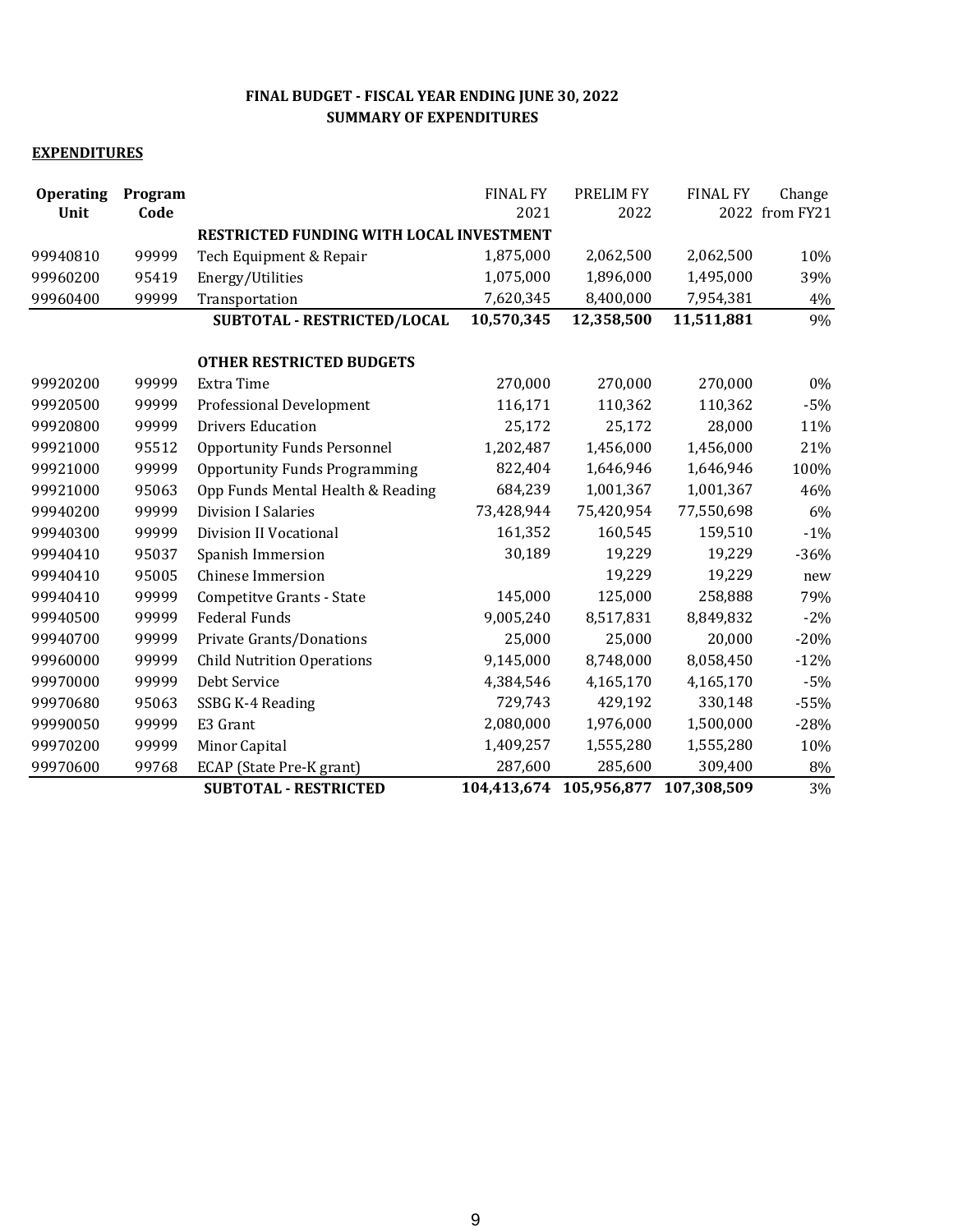| <b>Operating</b><br>Unit  | Program<br>Code |                                          | <b>FINAL FY</b><br>2021 | PRELIM FY<br>2022 | <b>FINAL FY</b> | Change<br>2022 from FY21 |
|---------------------------|-----------------|------------------------------------------|-------------------------|-------------------|-----------------|--------------------------|
|                           |                 | <b>RESTRICTED/TUITION FUNDED BUDGETS</b> |                         |                   |                 |                          |
| 99970600                  | 95030           | Preschool (Colwyck building budget)      | 79,844                  | 76,005            | 76,005          | $-5%$                    |
| 99970600                  | 99532           | PreK Payroll                             | 1,115,000               | 769,500           | 1,350,000       | 21%                      |
| 9340427A                  | 95521           | Southern special programs                |                         | 104,612           | 122,744         | new                      |
| 9340470A                  | 95521           | <b>GB</b> Special programs               |                         | 75,695            | 75,695          | new                      |
| 9340474A                  | 95521           | <b>George Read Special Programs</b>      |                         |                   | 26,234          | new                      |
| 9340490A                  | 95521           | <b>WPHS Special Programs</b>             | 33,300                  | 33,300            | 50,660          | 52%                      |
| 9340522A                  | 99532           | <b>Wallin General Expenses</b>           | 835,000                 | 793,250           | 793,250         | $-5%$                    |
| 9340522A                  | 99999           | <b>Wallin Principal</b>                  | 35,459                  | 33,686            | 33,686          | $-5%$                    |
| 99920300                  | 99999           | LEP/ESL                                  | 590,000                 | 680,000           | 680,000         | 15%                      |
| 99921050                  | 99999           | <b>Special Education Services</b>        | 450,000                 | 427,500           | 450,000         | $0\%$                    |
| 99930200                  | 95454           | Private Placement                        | 850,000                 | 800,000           | 850,000         | 0%                       |
| 99930200                  | 99999           | In State Tuition                         | 475,000                 | 475,000           | 475,000         | 0%                       |
| 99930200                  | 95236           | Exceptional Children payroll             | 450,000                 | 1,670,000         | 1,793,956       | 299%                     |
| 99930300                  | 99546           | <b>Assistive Technology</b>              | 15,000                  | 30,000            | 30,000          | 100%                     |
|                           |                 | <b>SUBTOTAL - TUITION</b>                | 6,328,910               | 5,968,548         | 6,807,230       | 8%                       |
| See detailed budget       |                 | <b>Leach - Special School</b>            | 13,644,220              | 12,915,893        | 8,303,479       | $-39%$                   |
| <b>TOTAL EXPENDITURES</b> |                 | 181,110,127                              | 183,451,302             | 185,885,872       | 2.6%            |                          |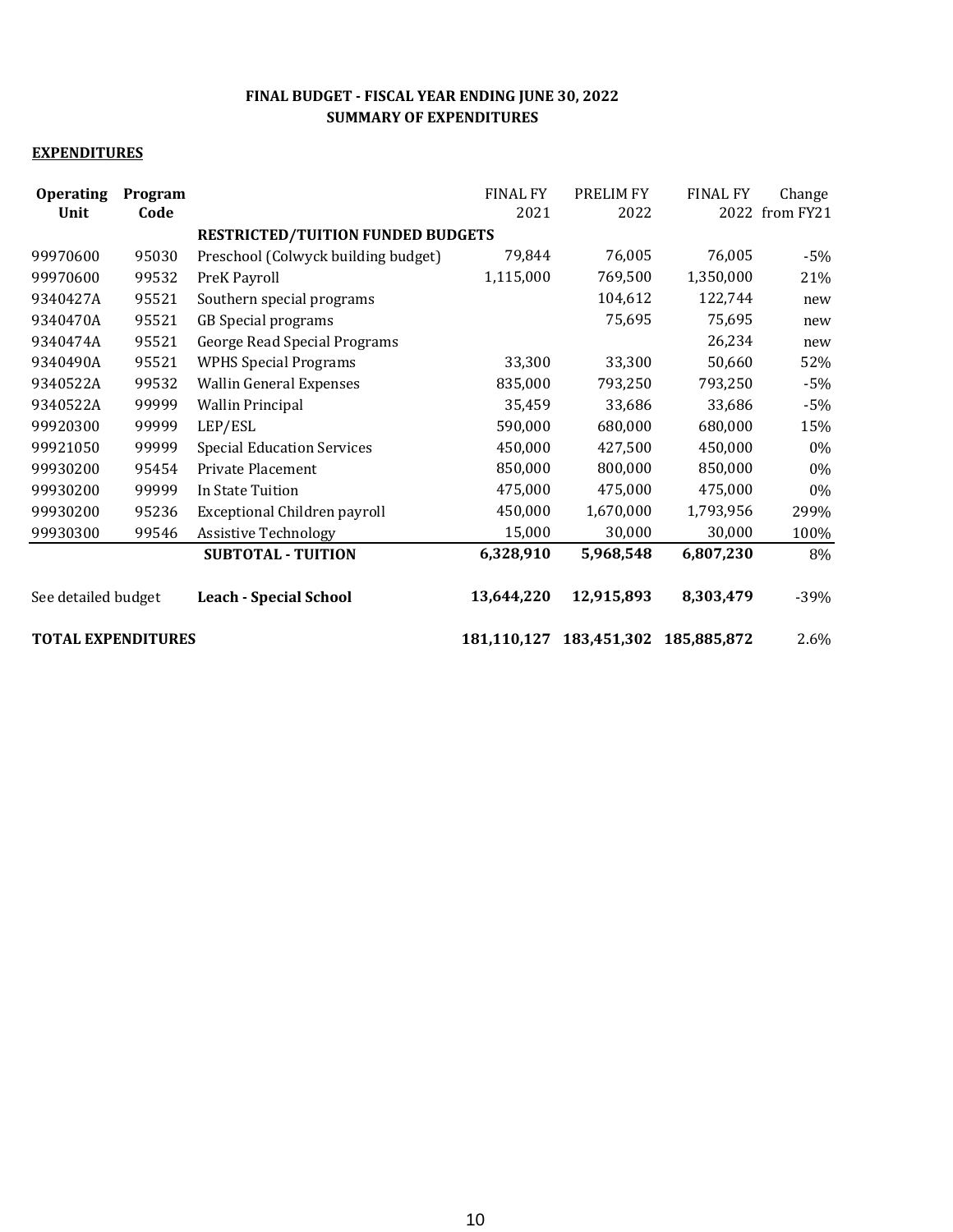#### **COLONIAL SCHOOL DISTRICT FINAL BUDGET - FISCAL YEAR ENDING JUNE 30, 2022 DETAIL OF OPERATING UNIT EXPENDITURES**

#### **EXPENDITURES**

| <b>Operating</b><br>Unit         | Program<br>Code |                     | <b>FINAL</b><br><b>BUDGET</b><br><b>FY 2021</b> | <b>PRELIM</b><br><b>BUDGET</b><br><b>FY 2022</b> | <b>FINAL</b><br><b>BUDGET</b><br><b>FY 2022</b> | Change<br>from FY21 |
|----------------------------------|-----------------|---------------------|-------------------------------------------------|--------------------------------------------------|-------------------------------------------------|---------------------|
| <b>General District Expenses</b> |                 |                     |                                                 |                                                  |                                                 |                     |
| 99900300                         | 99999           | Audit               | 10,000                                          | 9.500                                            | 7.500                                           | $-25%$              |
|                                  |                 | Insurance           | 250,647                                         | 238,115                                          | 299.277                                         | 19%                 |
|                                  |                 | Data Service Center | 418,572                                         | 397,643                                          | 418,572                                         | $0\%$               |
|                                  |                 | One Time items      | 250,000                                         | 237,500                                          | 250.000                                         | $0\%$               |
|                                  |                 | Contingency         | 100,000                                         | 95,000                                           | 100,000                                         | $0\%$               |
|                                  |                 |                     | 1,029,219                                       | 977.758                                          | 1.075.349                                       | 4%                  |

A contingency line is been established to fund any emergency, unexpected items or line item budget overages. An example of items that could present an issue would be increases in utility costs or other items that cannot be controlled by the District administration or Board of Education.

#### **Child Nutrition Operations**

| <b>Operating</b><br>Unit | Program<br>Code |                            | <b>FINAL</b><br><b>BUDGET</b> | <b>PRELIM</b><br><b>BUDGET</b> | <b>FINAL</b><br><b>BUDGET</b> | Change<br>from FY21 |
|--------------------------|-----------------|----------------------------|-------------------------------|--------------------------------|-------------------------------|---------------------|
|                          |                 | <b>Revenues</b>            | FY 2021                       | <b>FY 2022</b>                 | <b>FY 2022</b>                |                     |
|                          |                 | Daily Cash Sales           | 0                             |                                | 5,000                         |                     |
|                          |                 | <b>USDA Reimbursement</b>  | 5,000,000                     |                                | 5,541,320                     | 11%                 |
|                          |                 | State Salaries/Benefits    | 3,000,000                     |                                | 2,507,130                     | $-16%$              |
|                          |                 | Meetings/Functions/Rebates | 0                             |                                | 5,000                         |                     |
|                          |                 | Reserve/Relief Funds       | 1,145,000                     |                                | 0                             | $-100%$             |
|                          |                 |                            | \$9,145,000                   |                                | \$8,058,450                   | $-12%$              |
| 99960000                 | 99999           | <b>Expenses</b>            |                               |                                |                               |                     |
|                          | 95512           | Personnel                  | \$5,800,000                   |                                | \$5,748,835                   | $-1\%$              |
|                          | 95404           | Food                       | \$2,500,000                   |                                | \$1,500,000                   | -40%                |
|                          | 95116           | Miscellaneous              | \$125,000                     |                                | \$<br>101,846                 | $-19%$              |
|                          | 95493           | Supplies                   | 320,000<br>\$                 |                                | \$<br>189,769                 | $-41%$              |
|                          | 99555           | <b>Indirect Cost</b>       | \$                            |                                | \$<br>175,000                 |                     |
|                          | 99516           | <b>Equipment Repair</b>    | \$<br>200,000                 |                                | 153,000<br>\$                 | $-24%$              |
|                          | 95496           | Equipment                  | \$<br>200,000                 |                                | 190,000<br>\$                 | $-5%$               |
|                          |                 |                            | \$9,145,000                   | \$8,748,000                    | \$8,058,450                   | $-12%$              |

The Child Nutrition operation is self supporting through State and Federal funding and the collection of receipts for meals purchased. For FY 2022, the district will ensure that operational losses due to the pandemic are covered with ESSER or other relief funds.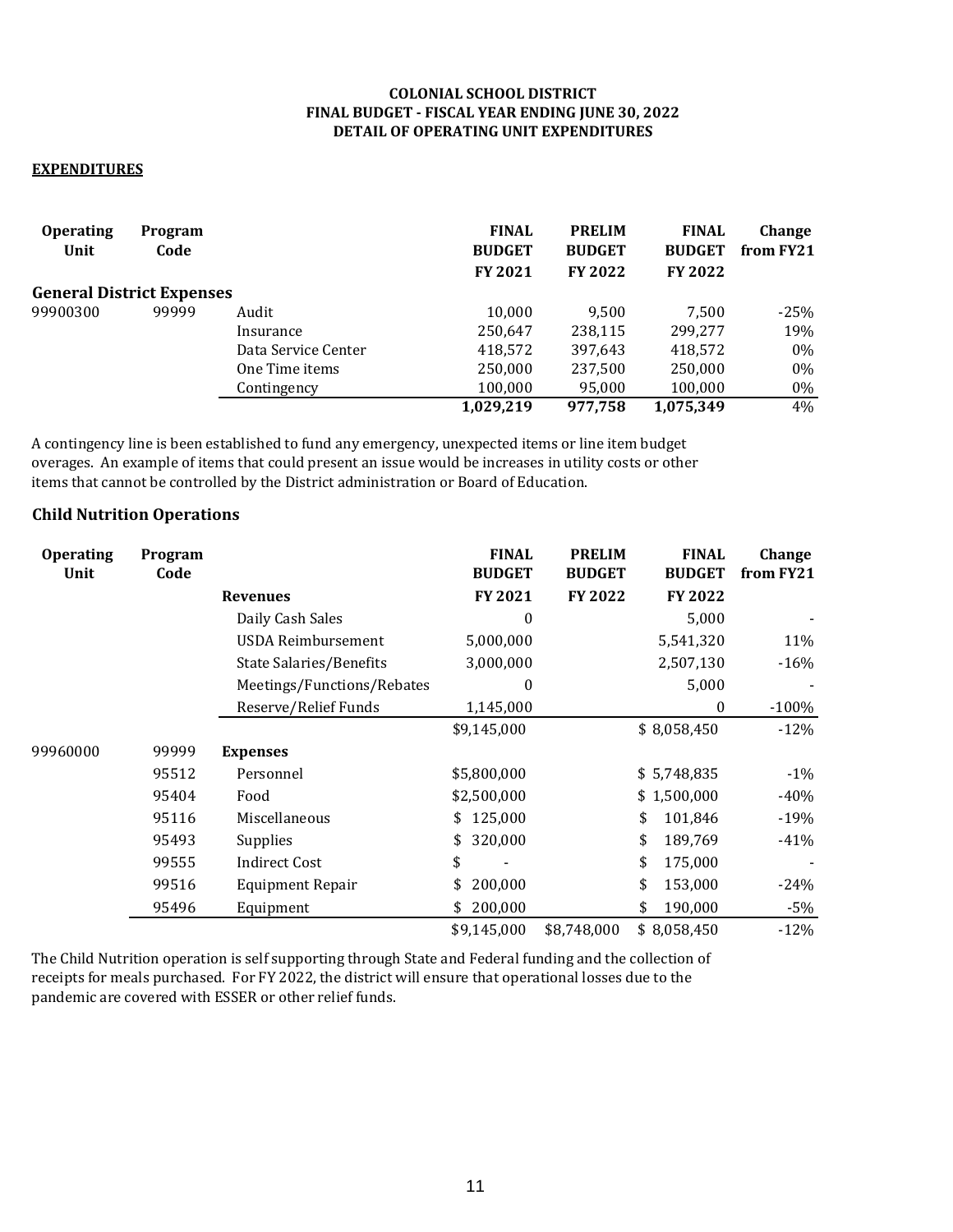#### **COLONIAL SCHOOL DISTRICT FINAL BUDGET - FISCAL YEAR ENDING JUNE 30, 2022 DETAIL OF OPERATING UNIT EXPENDITURES**

#### **Transportation**

| <b>Operating</b><br>Unit | Program<br>Code | <b>Revenues</b>               | <b>FINAL</b><br><b>BUDGET</b><br>FY 2021 | <b>PRELIM</b><br><b>BUDGET</b><br><b>FY 2022</b> | <b>FINAL</b><br><b>BUDGET</b><br><b>FY 2022</b> | Change<br>from FY21 |
|--------------------------|-----------------|-------------------------------|------------------------------------------|--------------------------------------------------|-------------------------------------------------|---------------------|
|                          |                 | District Operated runs        | \$3,043,450                              |                                                  | \$3,915,128                                     | 29%                 |
|                          |                 | Contractor runs               | \$1,785,506                              |                                                  | 926,617<br>\$                                   | $-48%$              |
|                          |                 | <b>Training supplies</b>      | 1,000<br>\$                              |                                                  | $\boldsymbol{0}$                                | $-100%$             |
|                          |                 | Homeless funds                | 900,000<br>\$                            |                                                  | \$1,295,946                                     | 44%                 |
|                          |                 | Foster Care funds             | \$                                       |                                                  | 121,938<br>\$                                   | new                 |
|                          |                 | Local funds                   | \$1,869,389                              |                                                  | \$1,694,752                                     | $-9%$               |
|                          |                 | <b>TOTAL REVENUE</b>          | \$7,599,345                              |                                                  | \$7,954,381                                     | 5%                  |
| 99960400                 | 99999           | <b>Expenditures</b>           |                                          |                                                  |                                                 |                     |
|                          |                 | Personnel                     | \$5,347,238                              |                                                  | \$5,617,514                                     | 5%                  |
|                          |                 | Professional Development      | 5,000<br>\$                              |                                                  | \$<br>5,000                                     | $0\%$               |
|                          |                 | <b>Contractor Payments</b>    | \$1,884,607                              |                                                  | \$1,029,574                                     | $-45%$              |
|                          |                 | Homeless runs                 |                                          |                                                  | \$1,439,940                                     | new                 |
|                          |                 | Foster Care runs              |                                          |                                                  | \$<br>121,938                                   | new                 |
|                          |                 | <b>Bus Maintenance</b>        | 450,000<br>\$                            |                                                  | \$<br>595,000                                   | 32%                 |
|                          |                 | Fuel                          | 200,000<br>\$                            |                                                  | \$<br>325,415                                   | 63%                 |
|                          |                 | Bus Safety & Security         | 123,500<br>\$                            |                                                  | 165,000<br>\$                                   | 34%                 |
|                          |                 | Miscellaneous                 | 125,000<br>\$                            |                                                  | \$<br>70,000                                    | $-44%$              |
|                          |                 | Parkway and Kingswood         | (15,000)<br>\$                           |                                                  | \$<br>(15,000)                                  | $0\%$               |
|                          |                 | Leach Transportation          | \$ (500,000)                             |                                                  | \$(1,375,000)                                   | 175%                |
|                          |                 | Other Local Billable Activity | \$                                       |                                                  | (25,000)<br>\$                                  |                     |
|                          |                 | TOTAL EXPENDITURES            | \$7,620,345                              | \$8,400,000                                      | \$7,954,381                                     | 4%                  |

The Transportation Division is funded by State and Local appropriations. Since 2012, the State provides 90% of the 'formula amount' of transportation costs, as defined by the annual budget. Local funds must make up the difference.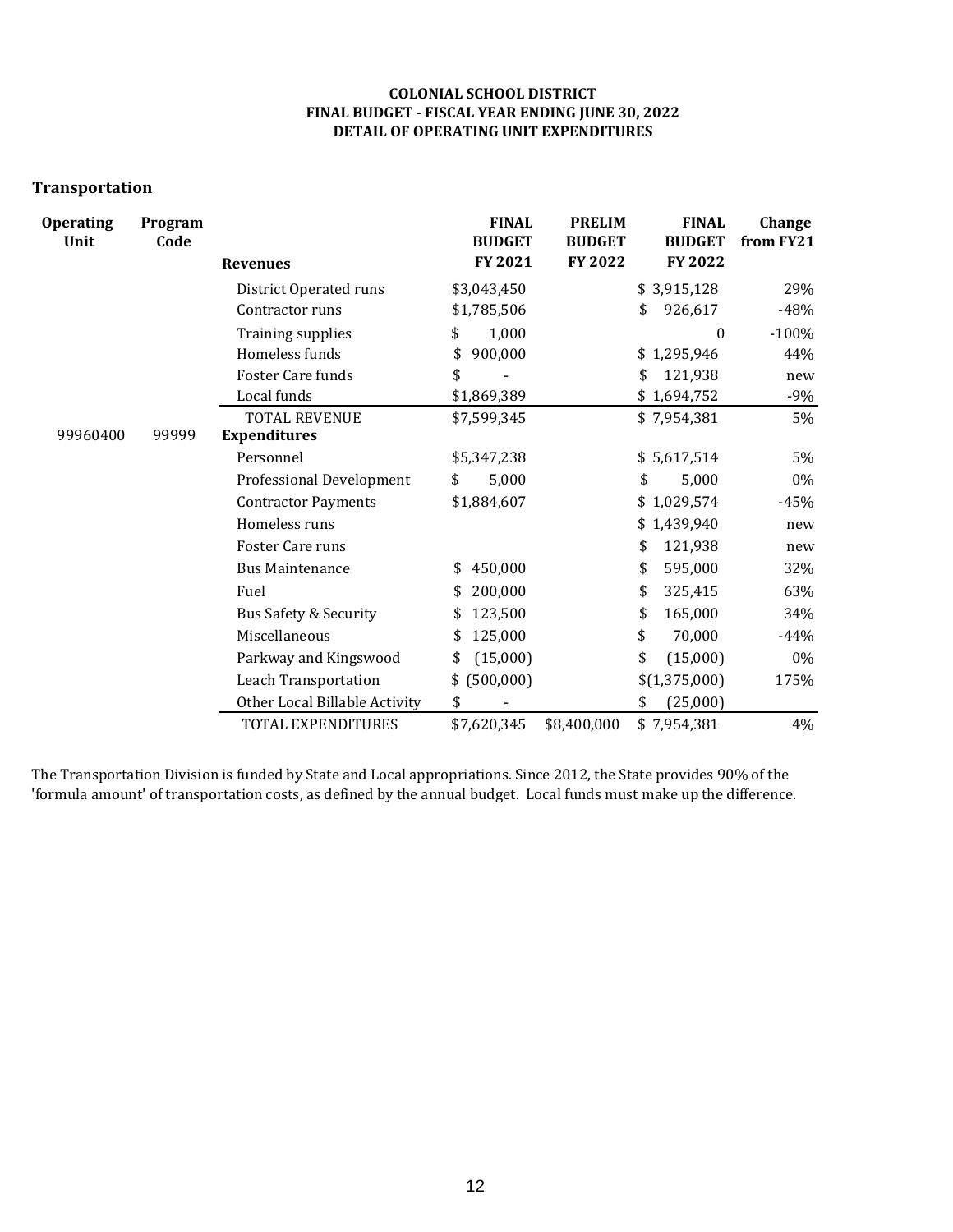#### **COLONIAL SCHOOL DISTRICT FINAL BUDGET - FISCAL YEAR ENDING JUNE 30, 2022 DETAIL OF OPERATING UNIT EXPENDITURES**

#### **John G. Leach**

|                           |                |                                  | <b>FINAL</b>   | <b>PRELIM</b>  | <b>FINAL</b>   | <b>Change</b> |
|---------------------------|----------------|----------------------------------|----------------|----------------|----------------|---------------|
| <b>Operating</b>          | <b>Program</b> |                                  | <b>BUDGET</b>  | <b>BUDGET</b>  | <b>BUDGET</b>  | from          |
| Unit                      | Code           |                                  | <b>FY 2021</b> | <b>FY 2022</b> | <b>FY 2022</b> | <b>FY21</b>   |
| 9340427A                  | 99999          | Southern Integration Program*    | 18,132         | 0              |                | $-100%$       |
| 9340474A                  | 99999          | George Read Integration Program  | 26,234         | 0              |                | $-100%$       |
| 9340490A                  | 99999          | <b>WPHS Integration Program*</b> | 17,360         | 0              |                | $-100\%$      |
| 9340522A                  | 99999          | Wallin Adult Integration*        | 19,575         | 0              |                | $-100%$       |
| 9340514A                  | 99999          | Leach Principal's Budget         | 72,761         | 69,123         | 69,123         | -5%           |
| 9340514A                  | 95254          | <b>Vocational Expenses</b>       | 5,400          | 5,130          | 5,400          | $0\%$         |
| 9340514A                  | 99545          | <b>Related Services</b>          | 9,000          | 8,550          | 9,000          | 0%            |
| 9340514A                  | 99546          | <b>Assistive Technology</b>      | 10,800         | 10,260         | 10,800         | 0%            |
| 9340514A                  | 95468          | Summer School                    | 9,000          | 8,550          | 9,000          | 0%            |
| 99900300                  | 95228          | Substitutes                      | 15,000         | 14,250         | 15,000         | 0%            |
| 99900300                  | 99999          | General (Incl. Transportation)   | 845,000        | 802,750        | 1,575,000      | 86%           |
| 99940200                  | 99999          | Division I Salaries*             | 8,730,936      | 8,294,389      | 3,880,426      | $-56%$        |
| 99940400                  | 99999          | Local Salaries & Benefits*       | 3,826,065      | 3,634,761      | 2,661,600      | -30%          |
| 99960200                  | 95419          | Energy/Utilities                 | 28,800         | 55,000         | 55,000         | 91%           |
| 99970200                  | 99999          | Minor Capital                    | 10,158         | 13,130         | 13,130         | 29%           |
| <b>TOTAL EXPENDITURES</b> |                |                                  | 13,644,220     | 12,915,893     | 8,303,479      | -39%          |

The John G. Leach School is a state school that is managed by Colonial. It is funded by State appropriations through the unit count and tuition funds paid by local school districts in which the students reside.

\*For FY 2022, integration programs, which serve students with disabilities in various schools, are being seperated from Leach and added back into the Colonial budget. This change will not have any impact on program operation or service delivery but will ensure a more accurate accounting of expenses for programming at John G. Leach.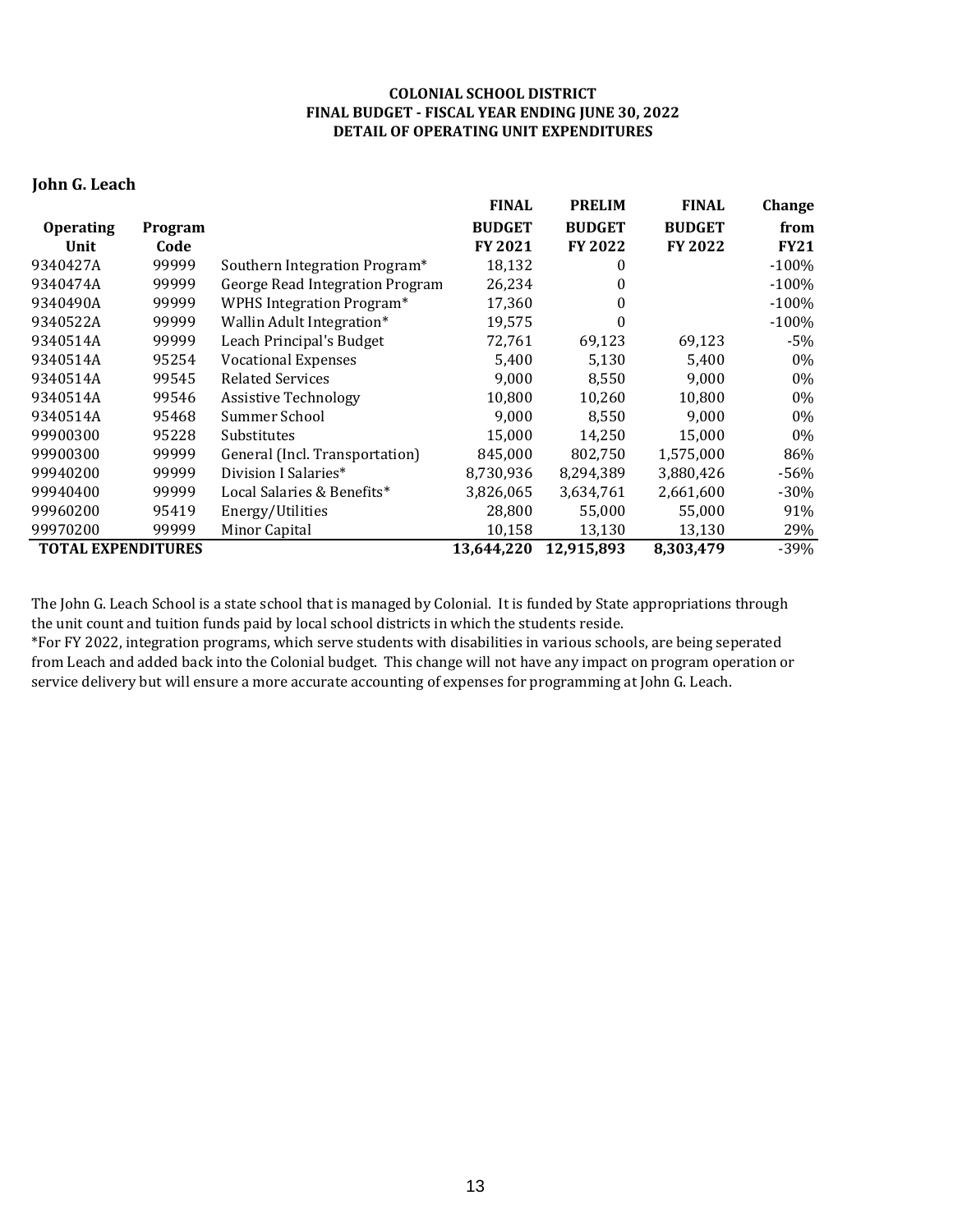### **COLONIAL SCHOOL DISTRICT**

#### **One Time Pandemic Relief Funding**

As a response to the Coronavirus pandemic, Colonial has received several grant awards to assist in the addressing the needs of the district. Because they are one-time grants they are not being included in the district budget. Detailed budget plans for these grants can be found on Colonial's website at: http://www.colonialschooldistrict.org/coronavirus-information/esser-funding/

#### **ESSER II ALLOCATION \$13,652,495**

Funds from the federal stimulus/relief package passed in Dec. 2020. Expires 9/30/23

#### **ESSER III ALLOCATION 530,671,394**

Funds from the American Rescue Plan (ARP) relief package passed by Congress in March 2021 Expires 9/30/24

#### **IDEA 611 ARP Enhancement \$628,371**

Funds included the the ARP to enhance Special education services in response to the pandemic. Expires 9/30/23

#### **IDEA 619 ARP Enhancement \$52,846**

Funds included the the ARP to enhance Pre-K Special education services in response to the pandemic. Expires 9/30/23

#### **TOTAL ONE-TIME FUNDING AVAILABLE \$45,005,106**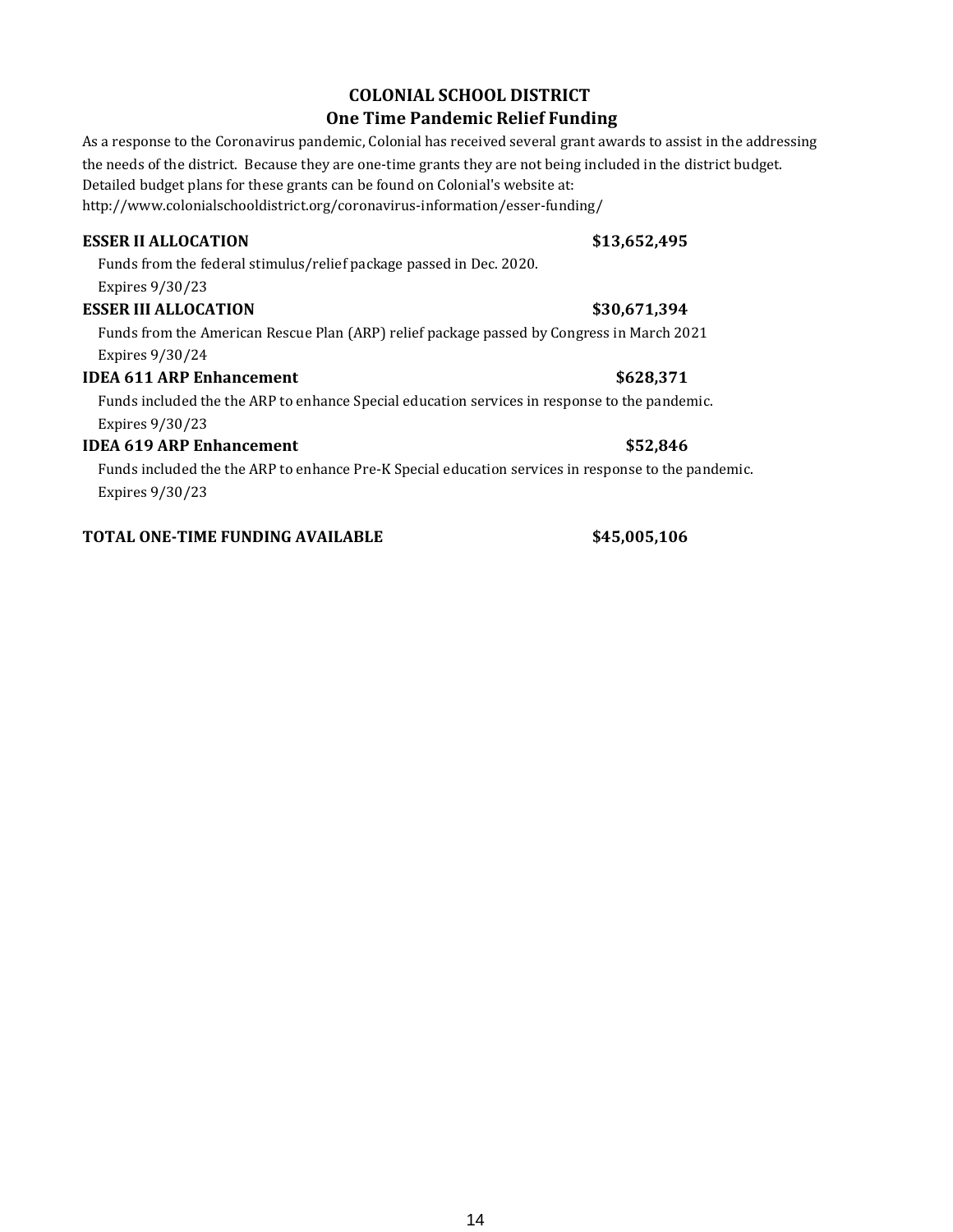#### **FINAL BUDGET - FISCAL YEAR ENDING JUNE 30, 2022 LOCAL PROPERTY TAX RECEIPTS**

The local revenue consists mainly of property tax receipts. The tax rate is approved by the Board annually and is due to New Castle County (who prepares, distributes and collects the tax) by the second Thursday of July each year.

The tax rate consists of four categories, each with its own calculation and purpose.

**Current Expense** may be used for any expenditure in the district except to buy property or pay off bonds. This portion of the rate can only be increased through voter referendum. Revenue is budgeted at 99% of expected collections to account for delinquencies and assessment appeals and adjustments.

There are two components to current expense tax. The first component is a function of the New Castle County School Tax District and represents the first 46.8 cents of the tax rate. All revenue generated among the districts within the Tax district (Brandywine, Christina, Colonial & Red Clay) are pooled together and reallocated. The reallocation is based on the number of units at September 30th of the prior fiscal year. The district's share of the tax district for fiscal year 2022 is 18.59364082%. The calculations determining Colonial's portion of this share of revenue are done by the Delaware Department of Education.

The second component involves multiplying the district's tax assessment by 111.8 cents per \$100 of assessed valuation. There was a successful referendum in June 2017. This increased this portion of the current expense tax rate from 73.8 cents to 100.8 cents in FY 2018 and to 111.8 in FY 2019. There is no increase in the operating tax rate for FY 2022.

The total assesed valuation in the New Castle County Tax district is \$17,419,163,694

The district's total assessed valuation is \$3,085,691,915.

**Debt Service** is to pay the principal and interest due on the bonds sold for major capital improvements as approved by voter referendum. The State funds major capital improvements at 61% and the local district pays 39%

**Tuition Tax** is used to fund a variety of programs for students with disabilities in special schools, programs or private placements. State law permits the local school board to set this portion of the tax rate without referendum.

**Match or MCIP** funds areas that are matching state funds (such as minor capital or abatement) or are allowed to be set by the local school board to fund items such as extra time, technology or designated state units that were eliminated from the state budget. State law permits the local school board to set this portion of the tax rate without referendum.

| Tax                | Rate    | Revenue      |
|--------------------|---------|--------------|
| Current Expense    | \$1.118 | \$33,808,075 |
| NCC Tax pool       | \$0.468 | \$15,157,850 |
| Debt Service       | \$0.120 | \$3,702,830  |
| <b>Tuition Tax</b> | \$0.372 | \$11,478,774 |
| Match/MCIP         | \$0.095 | \$2,931,407  |
| <b>Total</b>       | \$2.173 | \$67,078,935 |

The rates are per \$100 of assessed valuation of property.

Funds were in reserve in each tax component to supplement this year's revenue collections.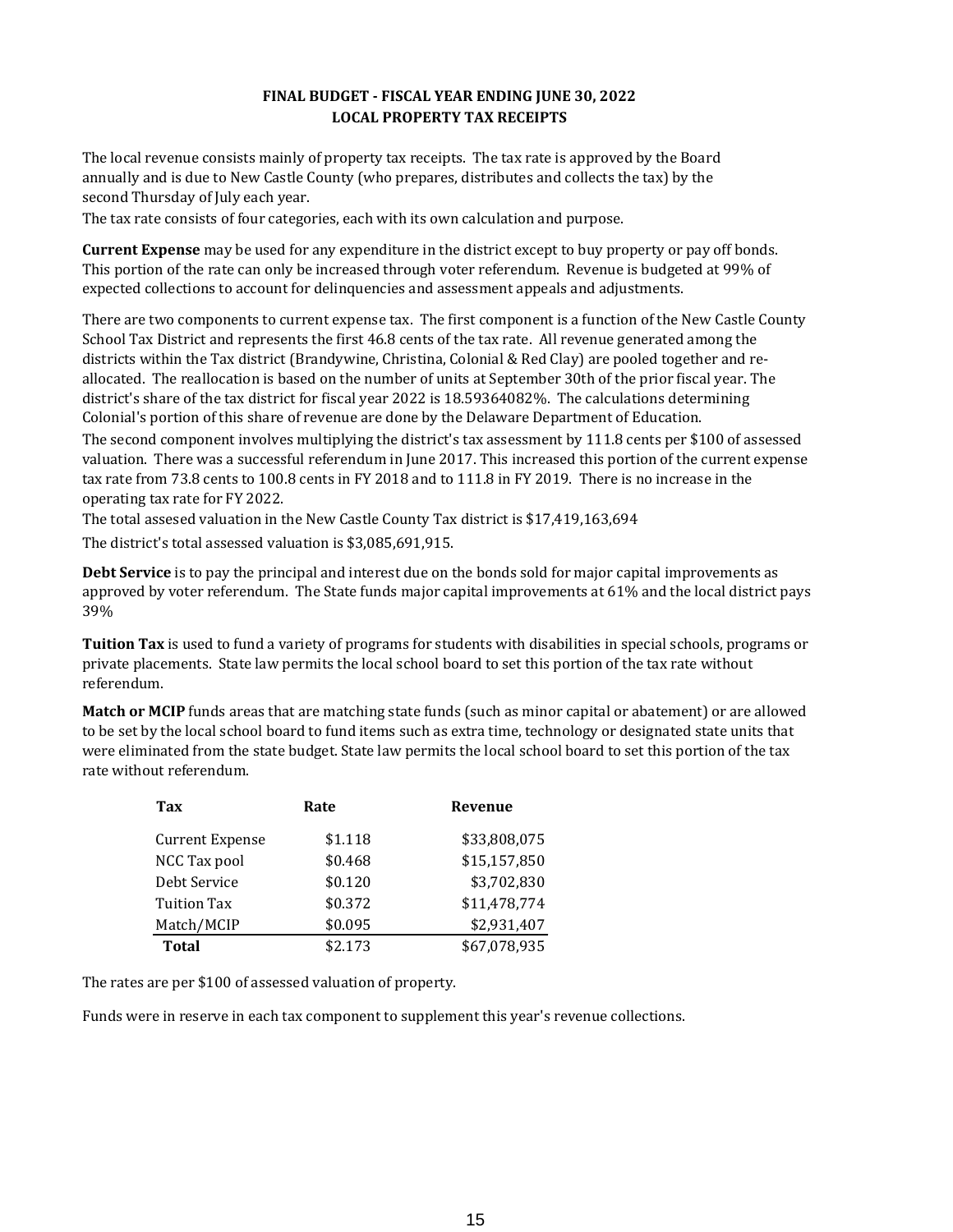## **FINAL BUDGET - FISCAL YEAR 2022**

### **ENROLLMENT INFORMATION**

State funding for the number of positions and for state appropriations is determined by the September 30th unit count.

|                          | 2021-2022         |              | 2020-2021         |              |
|--------------------------|-------------------|--------------|-------------------|--------------|
| <b>SCHOOL</b>            | <b>Enrollment</b> | <b>Units</b> | <b>Enrollment</b> | <b>Units</b> |
| Downie Elem (340410)     | 360               | 25.88        | 372               | 25.46        |
| Castle Hills El (340412) | 482               | 34           | 562               | 38.77        |
| Pleasantville E (340418) | 431               | 28.69        | 386               | 25.43        |
| Wilm Manor Elem (340420) | 469               | 31.6         | 312               | 20.78        |
| Kathleen HW Ele (340422) | 1092              | 71.09        | 1162              | 75.33        |
| Southern Elemen (340427) | 743               | 88.39        | 824               | 92.93        |
| New Castle ES (340432)   | 412               | 28.57        | 495               | 32.05        |
| The Colwyck Cen (340450) | 166               | 28.51        | 156               | 31.67        |
| Eisenberg Elem (340456)  | 399               | 27.32        | 467               | 31.78        |
| Bedford Middle (340470)  | 1164              | 85.62        | 1069              | 74.6         |
| Read Middle (340474)     | 683               | 59.32        | 758               | 64.58        |
| McCullough Midd (340476) | 695               | 47.7         | 761               | 52.32        |
| Penn High (340490)       | 2270              | 175.56       | 2297              | 175.97       |
| Leach School (340514)    | 76                | 24.33        | 82                | 31           |
| The Wallins Sch (340522) | 89                | 9.75         | 92                | 10.18        |
| <b>TOTAL</b>             | 9531              | 769.12*      | 9795              | 782.89       |

#### **STATE FUNDED TEACHERS AND PARA UNITS FISCAL YEAR 2022 POSITION ENTITLEMENT REPORT**

| Position                          | Units  |
|-----------------------------------|--------|
| Classroom Teacher*                | 786.94 |
| Related Services (Reg & Basic)    | 8.67   |
| Related Services (Intensive)      | 25.09  |
| <b>Related Services (Complex)</b> | 37.95  |
| <b>Visiting Teacher</b>           | 3.00   |
| <b>Nurse</b>                      | 19.07  |
| Academic Excellence Unit          | 37.46  |
| Driver Education Teacher          | 4.80   |
| <b>Reading Cadre Position</b>     | 1.00   |
| <b>TOTAL STATE FUNDED UNITS</b>   | 923.98 |

\*For FY 22, Colonial was funded at 98% of the estimated unit count for Division I classroom teachers since our actual units earned dropped. This only applies to Division I teachers, all other positions are earned based on the actual student count.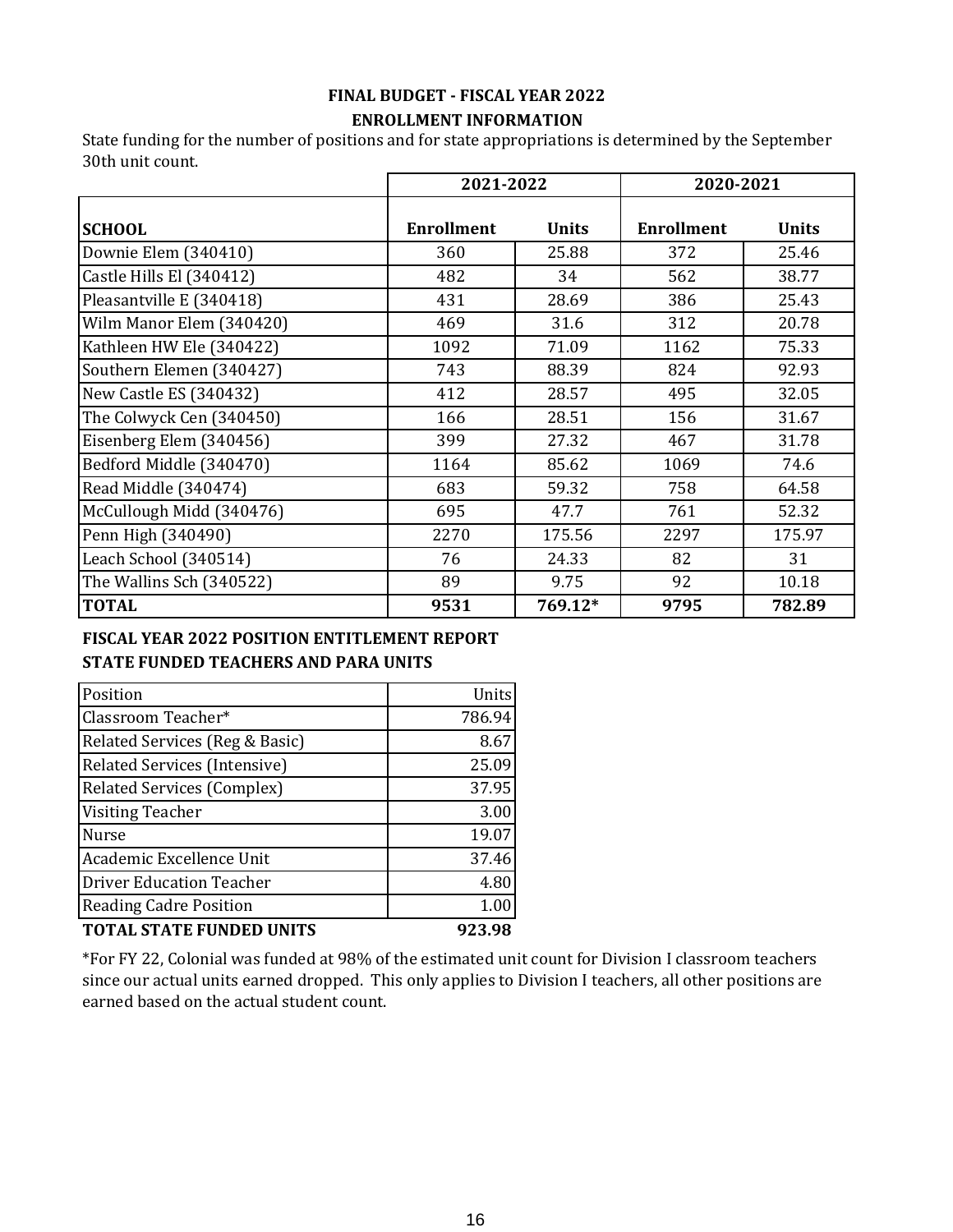#### **POSITIONS ALLOCATED THROUGH OTHER STATE GRANTS**

| <b>TOTAL UNITS AVAILABLE</b>      | 1010.98 |
|-----------------------------------|---------|
| <b>TOTAL FED FUNDED UNITS</b>     | 44.00   |
| <b>CSI McCULLOUGH</b>             | 2.00    |
| Title II                          | 2.00    |
| <b>IDEA</b>                       | 22.00   |
| Title I                           | 18.00   |
| <b>TOTAL</b>                      | 43.00   |
| <b>Opportunity Funding</b>        | 22.00   |
| E3 Grant                          | 3.00    |
| Reading & Mental Health Opp funds | 9.00    |
| K-4 Block grant                   | 4.00    |
| <b>ECAP</b>                       | 5.00    |

#### **Fiscal Year 2022 Position Entitlement Report - Admin & Operations**

| <b>Classification</b>            | <b>Earned</b><br><b>Units</b> | <b>Positions</b><br>Filled |
|----------------------------------|-------------------------------|----------------------------|
|                                  |                               |                            |
| Superintendent                   | 1.00                          | 1.00                       |
| Asst. Superintendent*            | 2.00                          | 1.00                       |
| Director                         | 6.00                          | 7.00                       |
| Admin Assistant                  | 1.00                          | 1.00                       |
| Supervisor**                     | 5.00                          | 8.00                       |
| Principal                        | 14.00                         | 15.00                      |
| Asst. Principal**                | 25.00                         | 21.00                      |
| <b>Facilities Supervisor</b>     | 1.00                          | 1.00                       |
| <b>Transportation Supervisor</b> | 1.00                          | 1.00                       |
| <b>Nutrition Supervisor</b>      | 1.00                          | 1.00                       |
| Secretary                        | 65.00                         | 65.00                      |
| Custodians                       | 112.00                        | 112.00                     |
| TOTAL                            | 234.00                        | 234.00                     |

\*The Deputy Superintendent is currently funded through the E3 Grant

\*\*1 Supervisor is being funded through the ESSER III grant and 1 Assistant Principal is being funded through the Opportunity funds

Units are listed as each is funded; this does not always match each employee's title.

Assistant Principals can be converted to Supervisors.

Custodians are not earned through the unit count but are certified based on facility use.